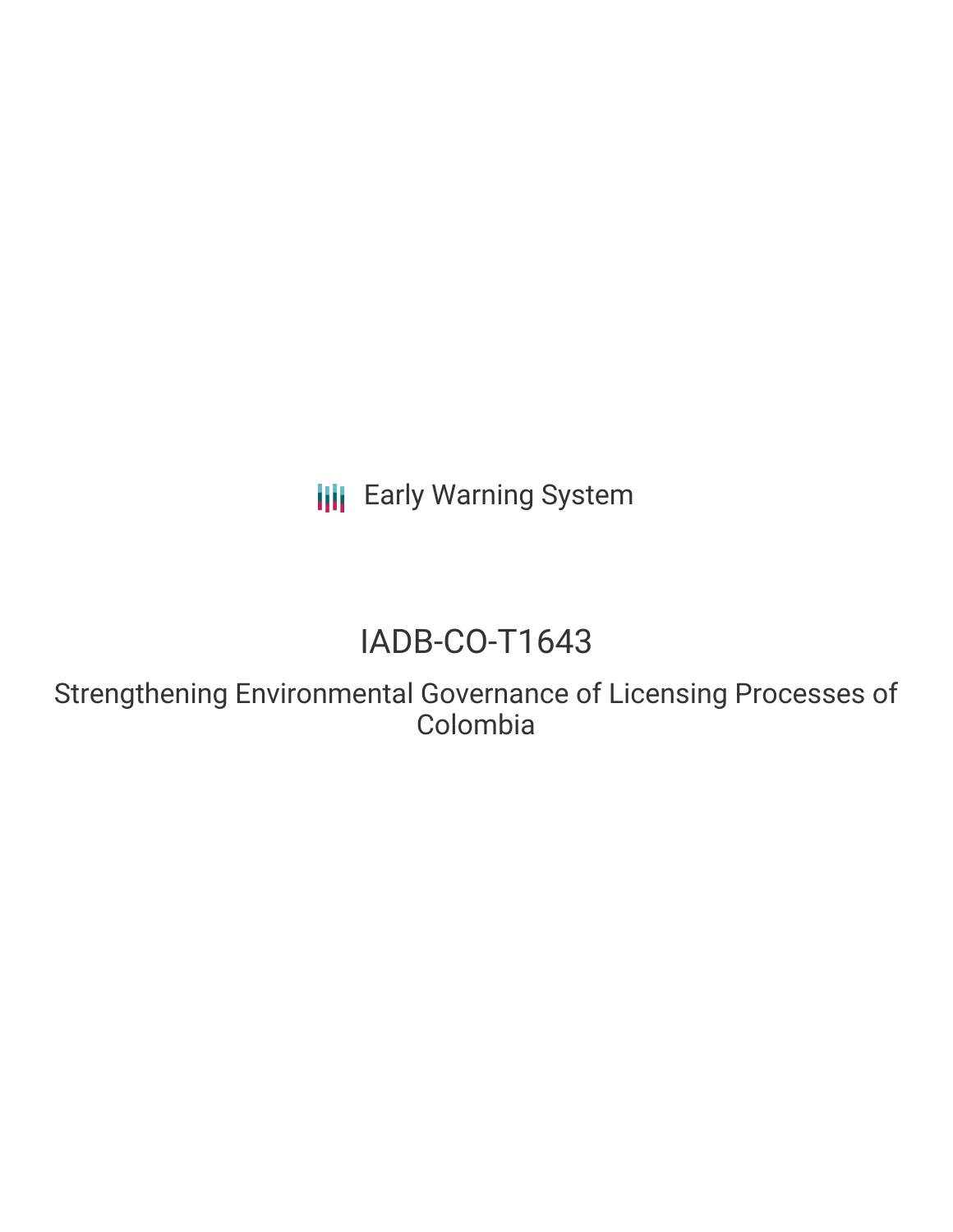

## Early Warning System Strengthening Environmental Governance of Licensing Processes of Colombia

### **Quick Facts**

| <b>Countries</b>               | Colombia                                                           |
|--------------------------------|--------------------------------------------------------------------|
| <b>Financial Institutions</b>  | Inter-American Development Bank (IADB)                             |
| <b>Status</b>                  | Approved                                                           |
| <b>Bank Risk Rating</b>        | U                                                                  |
| <b>Voting Date</b>             | 2021-12-08                                                         |
| <b>Borrower</b>                | Government of Colombia                                             |
| <b>Sectors</b>                 | Climate and Environment, Law and Government, Technical Cooperation |
| <b>Investment Type(s)</b>      | Advisory Services, Grant                                           |
| <b>Investment Amount (USD)</b> | $$0.44$ million                                                    |
| <b>Project Cost (USD)</b>      | $$0.44$ million                                                    |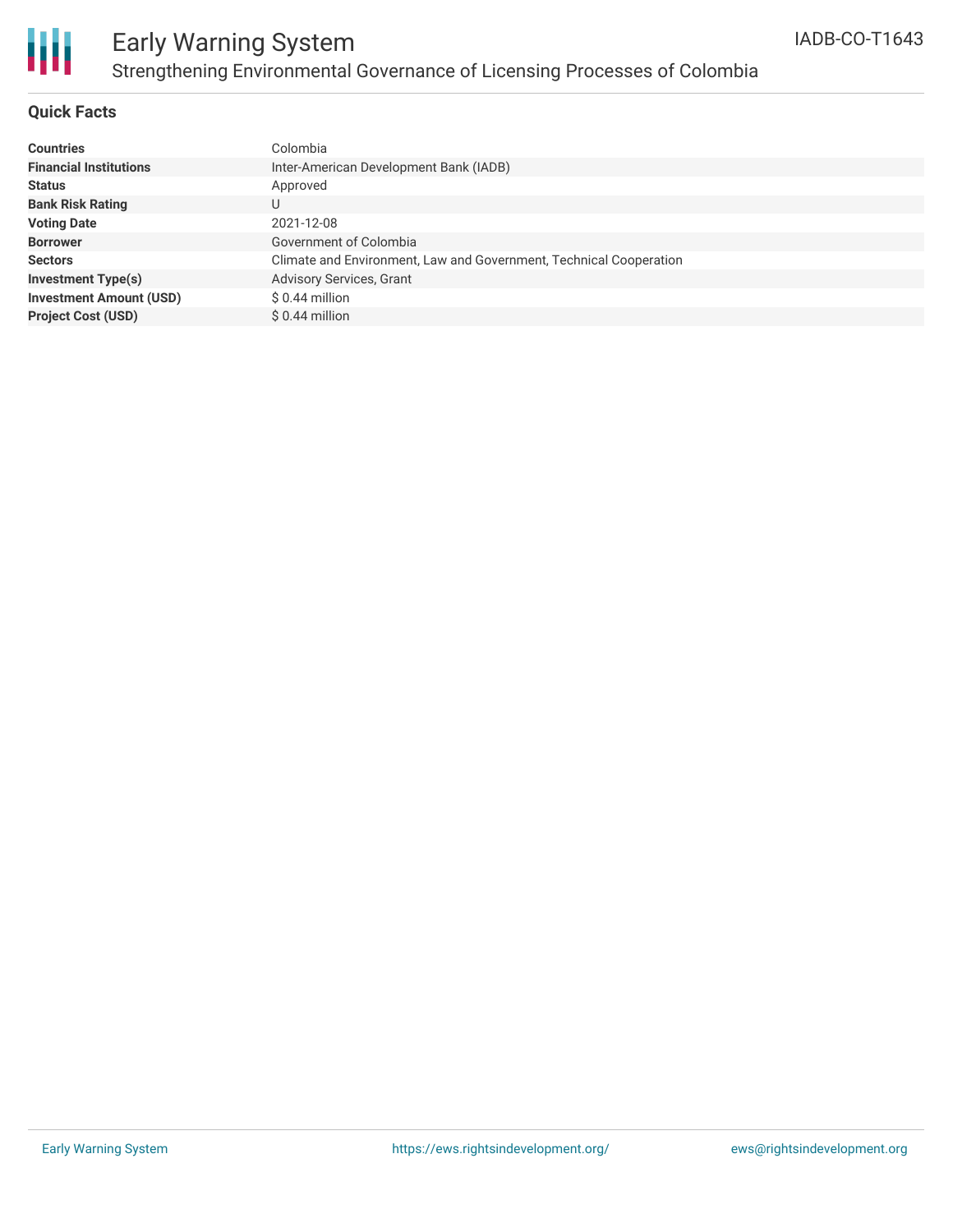

### **Project Description**

Strengthen the environmental governance of environmental licensing through the consolidation of the Natural Resources Monitoring Center (CMRN), the inclusion of climate change in the evaluation and monitoring of projects, works and activities (AOP) and the construction of an Environmental Performance Index (IDA) to evaluate the management of AOP In its different productive phases.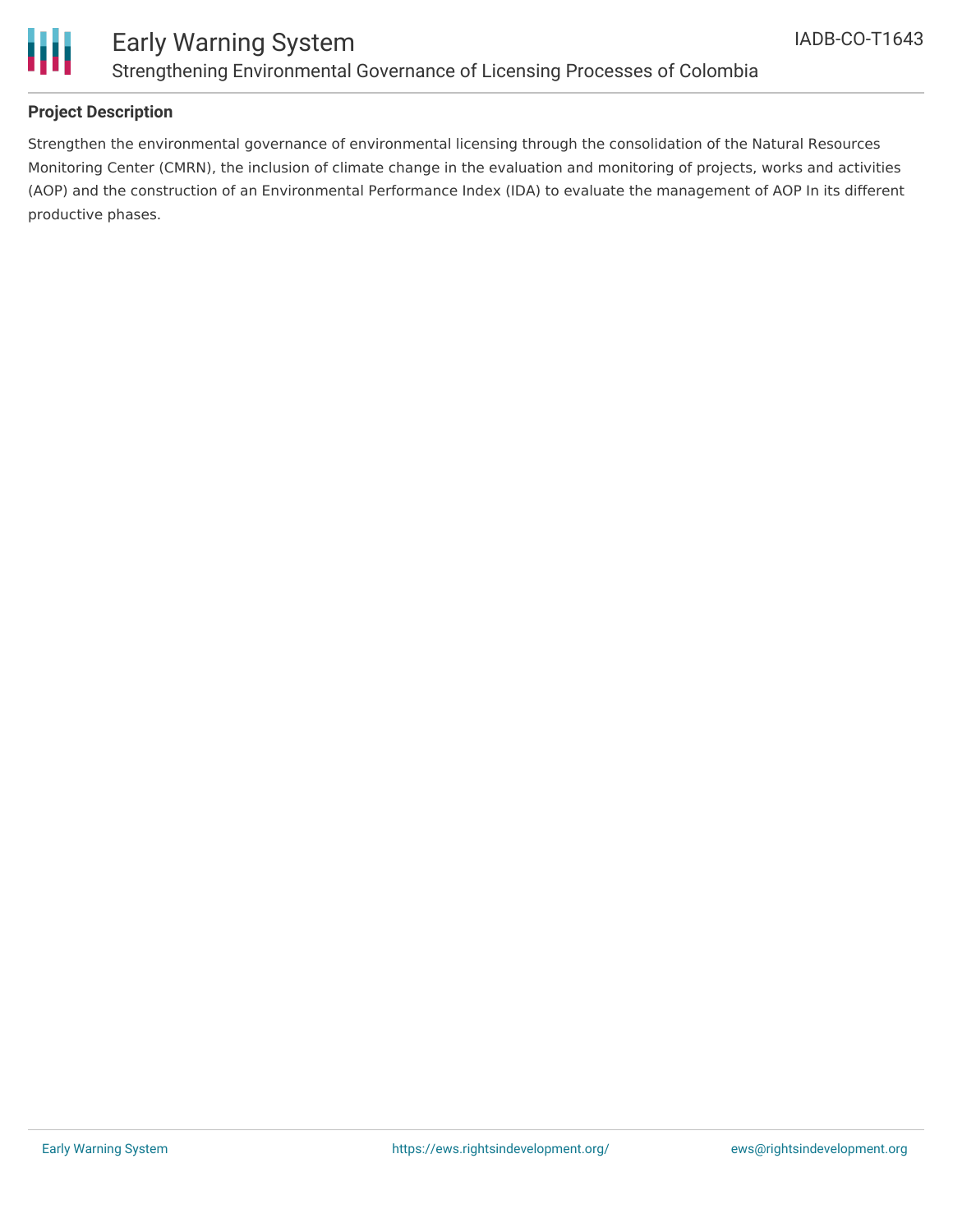

## Early Warning System Strengthening Environmental Governance of Licensing Processes of Colombia

### **Investment Description**

• Inter-American Development Bank (IADB)